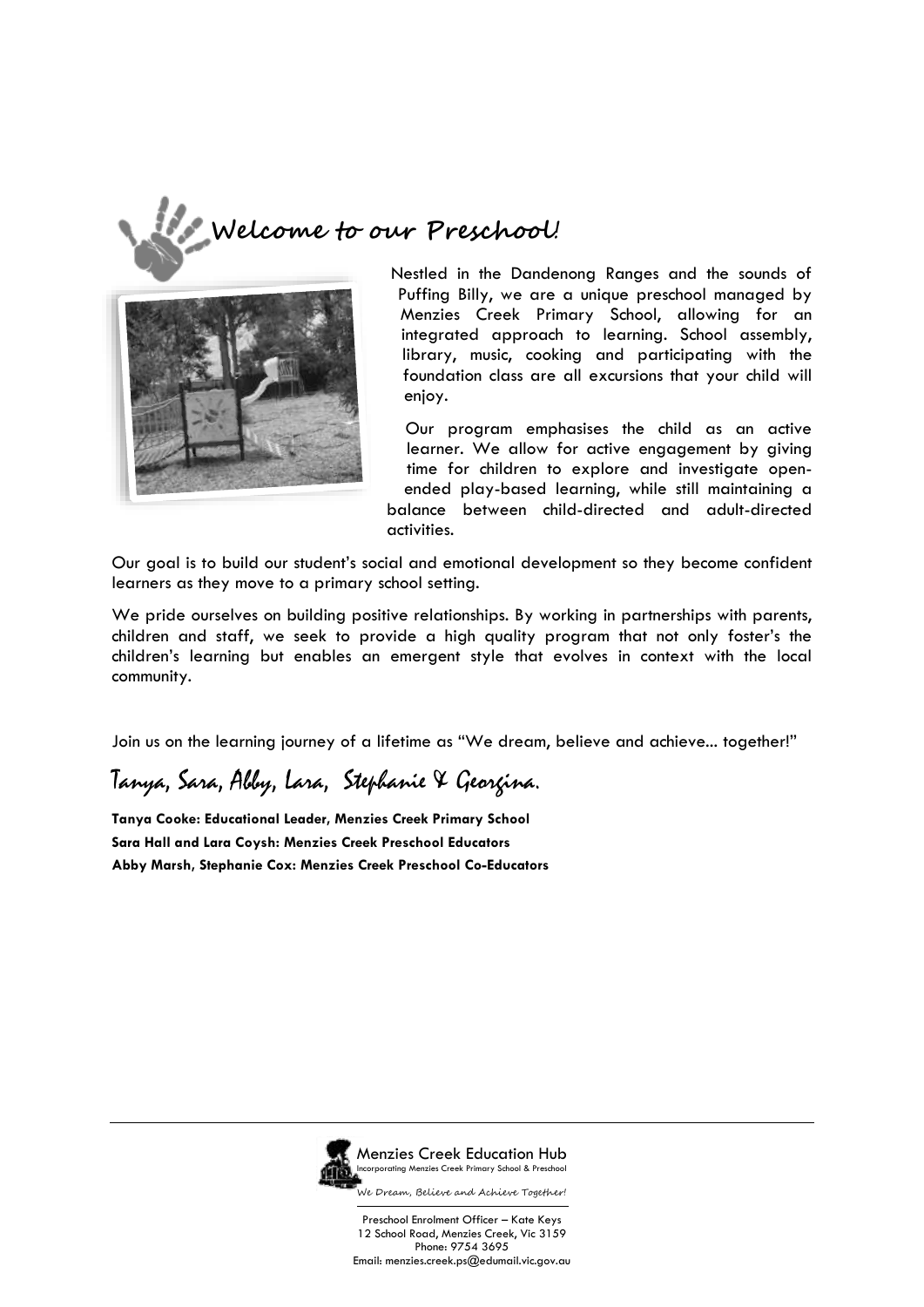#### **How to enrol**

Fill in the enrolment form and post it or take it (together with the registration fee and copies of the child's Birth Certificate, Immunisation Status Documentation and any relevant medical or diagnostic reports and fee subsidy documentation) to:

> Preschool Administration Officer 12 School Road, Menzies Creek, Vic 3159

Enrolment applications will be accepted from the beginning of Term 2, the year before the child is to commence their chosen preschool program. The closing date for enrolments is 30<sup>th</sup> June the year before the child is to commence preschool.

To facilitate the inclusion of all children into the program, enrolment applications should clearly identify any additional or specific needs of the child (refer to *Inclusion and Equity Policy*).

#### **4yo preschool sessions**

Your child must turn four years of age by 30 April in the year attending. Children attending 4yo preschool must commence at the start of the first term of their attendance year.

#### **3yo preschool sessions**

Your child must have turned three years of age before attendance begins. Placement cannot be deferred until the child's birthday, unless all fees are paid to hold that child's position. Depending on group numbers and without guarantee, it may be possible to enrol and commence attendance during the year. Please contact the Preschool Enrolment Officer for further information.

Our 3yo group runs two sessions per week. You can use the enrolment form to elect for your child to attend both sessions or if you choose to enrol in only one session per week, please select your preference of either Monday or Thursday's session.

#### **Applicable registration fees**

In keeping with current Preschool practises throughout the state, we seek a non refundable registration fee of \$50 that must accompany your registration form. Upon your child's commencement at Menzies Creek Preschool, this fee will be deducted from your Term 1 fees.

#### **Acknowledgement of application**

Your Preschool enrolment application will be confirmed with an Acknowledgement of Application letter. Please note that acknowledgement of application is not a confirmation of place.

#### **Notification of places**

Enrolments for Menzies Creek Preschool close on June 30<sup>th</sup> the year prior to attendance.

Notification of offers will be mailed following the closing date for applications. Please respond to the Preschool Administration Officer before the offer cut off date to secure your place.

Applications received after the closing date will be considered after all other applicants have been offered a place, in line with the DET eligibility and priority of access criteria and Menzies Creek Preschool enrolment procedures.



Menzies Creek Education Hub Incorporating Menzies Creek Primary School & Preschool

We Dream, Believe and Achieve Together!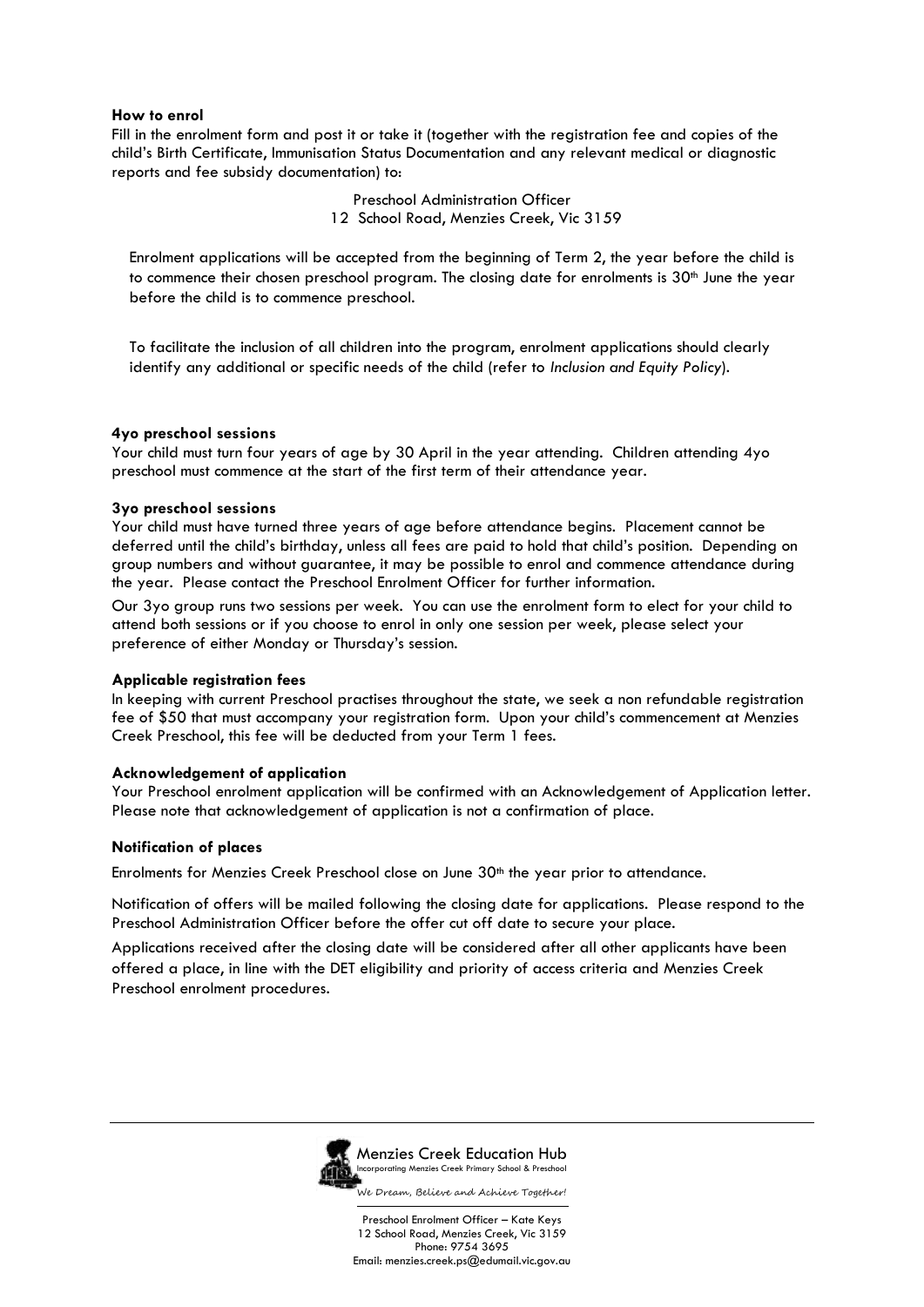#### **For your records**

| Please keep this page as a record of session times and contact information. |  |
|-----------------------------------------------------------------------------|--|
|                                                                             |  |

| <b>4yo Session Times</b>                     | 3yo Session Times (3, 5, 6 or 8 hour options are<br>available)            |  |  |
|----------------------------------------------|---------------------------------------------------------------------------|--|--|
| Tuesday, Wednesday & Friday, 9.00am - 2.00pm | Monday $12.00pm - 3.00pm$<br>Thursday, 9.00am - 2.00pm or 9:00am -12:00pm |  |  |

### **Privacy and confidentiality**

Please find a copy of our Privacy Statement at the end of this enrolment form.



Menzies Creek Education Hub Incorporating Menzies Creek Primary School & Preschool

We Dream, Believe and Achieve Together!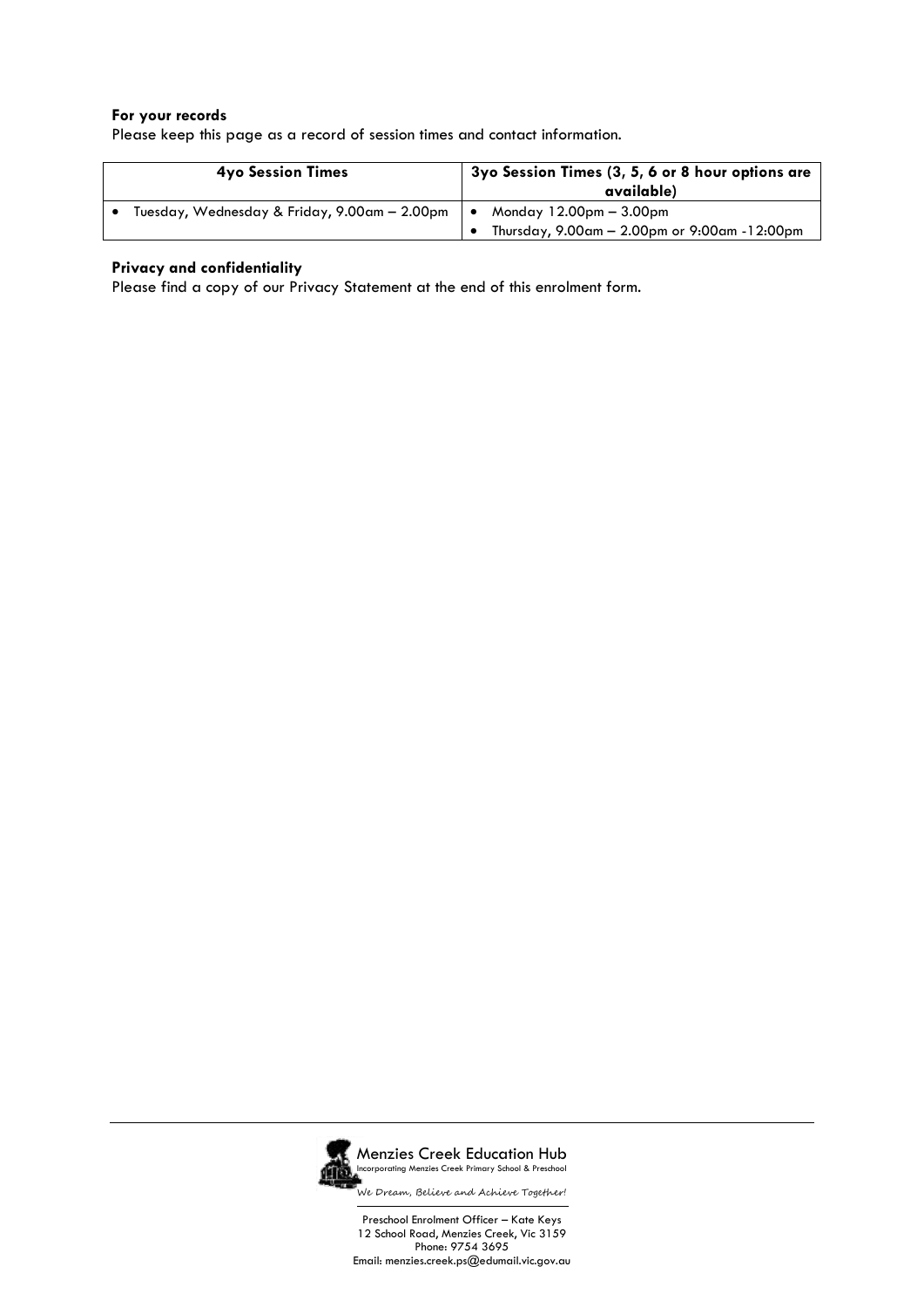# **Enrolment Details**

A parent or guardian who has **lawful authority** in relation to the child must complete this form. *Questions marked with an asterisk \* are not required by the Regulations, but you are encouraged to answer these to assist the service in caring for your child.*

### **In which year will your child be attending Menzies Creek Preschool?:**

To be eligible for the 4yo program your child must turn 4 years of age on or before April 30 the year in which they will attend 4yo preschool. To be eligible for the 3yo program your child must be three years of age before commencement in the 3yo program.

| Which program?: | $\Box$ 4 $\vee$ | $\Box$ 3yo Session $\Box$ Monday 12.00 – 3.00pm |
|-----------------|-----------------|-------------------------------------------------|
|                 |                 | $\Box$ Thursday 9.00 - 2.00pm                   |
|                 |                 | $\Box$ Thursday 9.00 - 12.00pm                  |

# **Information about the child**

| Surname:                                                                                                                                    |                     |                             |         |               |      |
|---------------------------------------------------------------------------------------------------------------------------------------------|---------------------|-----------------------------|---------|---------------|------|
| First name:                                                                                                                                 |                     |                             |         |               |      |
| Date of Birth (a copy of<br>the child's birth<br>certificate must be<br>submitted with all<br>applications - see<br>checklist for details): |                     |                             | Gender: | $\Box$ Female | Male |
| Home address:                                                                                                                               |                     |                             |         |               |      |
| Child resides with:                                                                                                                         | $\Box$ Both parents | $\Box$ Other (please state) |         |               |      |

### **Information about the child's parents or guardians**

| Parent 1 /<br><b>Guardian 1</b><br>(please circle)                |         |               |           |  |  |
|-------------------------------------------------------------------|---------|---------------|-----------|--|--|
| <b>Full name:</b>                                                 |         |               |           |  |  |
| Gender:<br>Date of Birth:<br>$\Box$ Female<br>Male<br>⊔           |         |               |           |  |  |
| Home address:                                                     |         |               |           |  |  |
| Mobile:<br>Telephone:<br>Home:                                    |         | Work:         |           |  |  |
| Email:                                                            |         |               |           |  |  |
| Parent 2<br><b>Guardian 2</b><br>(please circle)<br>$\mathcal{T}$ |         |               |           |  |  |
| <b>Full name:</b>                                                 |         |               |           |  |  |
|                                                                   |         |               |           |  |  |
| Date of Birth:                                                    | Gender: | $\Box$ Female | Male<br>ப |  |  |
| Home address:                                                     |         |               |           |  |  |
| Mobile:<br>Telephone:<br>Home:                                    |         | Work:         |           |  |  |

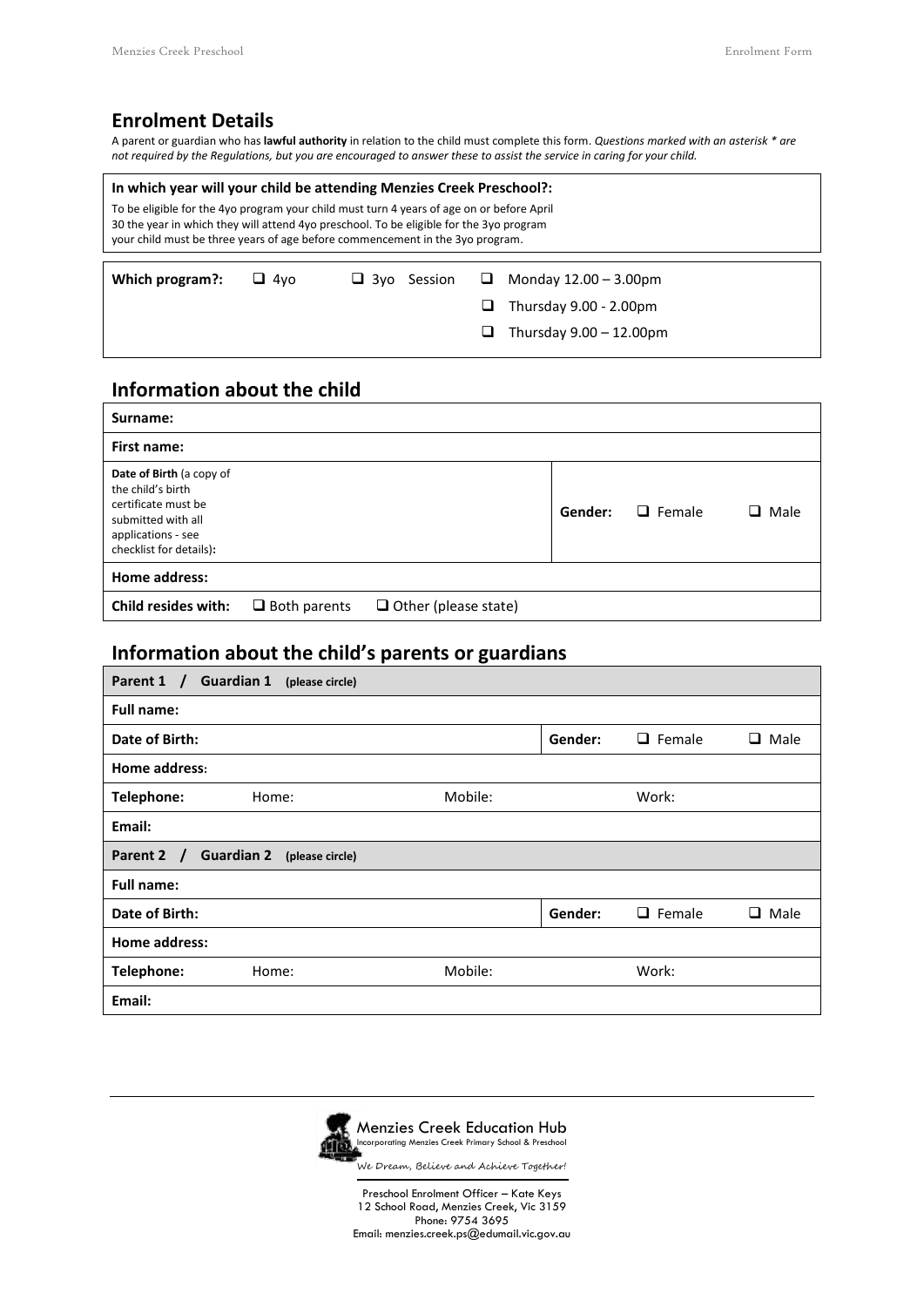### **CULTURAL BACKGROUND**

Menzies Creek Preschool aims to create an environment in which each child's cultural background is respected. This includes children and families from Aboriginal and/or Torres Strait Islander background and children from other culturally and linguistically diverse backgrounds.

|                                      | <b>Child</b> | <b>Parent/Guardian 1</b>                                                            | <b>Parent/Guardian 2</b> |
|--------------------------------------|--------------|-------------------------------------------------------------------------------------|--------------------------|
| <b>Country of Birth:</b>             |              |                                                                                     |                          |
| Language/s Spoken:                   |              |                                                                                     |                          |
| <b>Child's Cultural</b><br>Identity: |              | Family customs or religious or cultural practises to be<br>respected by the centre: |                          |
| Religion*:                           |              |                                                                                     |                          |

# **Court orders relating to this child**

Are there any court orders relating to the powers, duties, responsibilities or authorities of any person in relation to the child or access to the child?

 $\Box$  No (go to next section)  $\Box$  Yes (please complete the following)

- 1. Bring the original court order/s for staff to see and a copy to attach to this enrolment form:
- 2. If these court orders:
	- a. Change the powers of a parent or guardian to:
		- Authorise the taking of the child outside the service by a staff member of the service;
		- Consent to the medical treatment of the child;
		- Request or permit the administration of medication to the child;
		- Collect the child from the service **AND/OR**
	- b. Give these powers to someone else,

please describe these changes and provide the contact details of any person given these powers



Menzies Creek Education Hub Incorporating Menzies Creek Primary School & Preschool

We Dream, Believe and Achieve Together!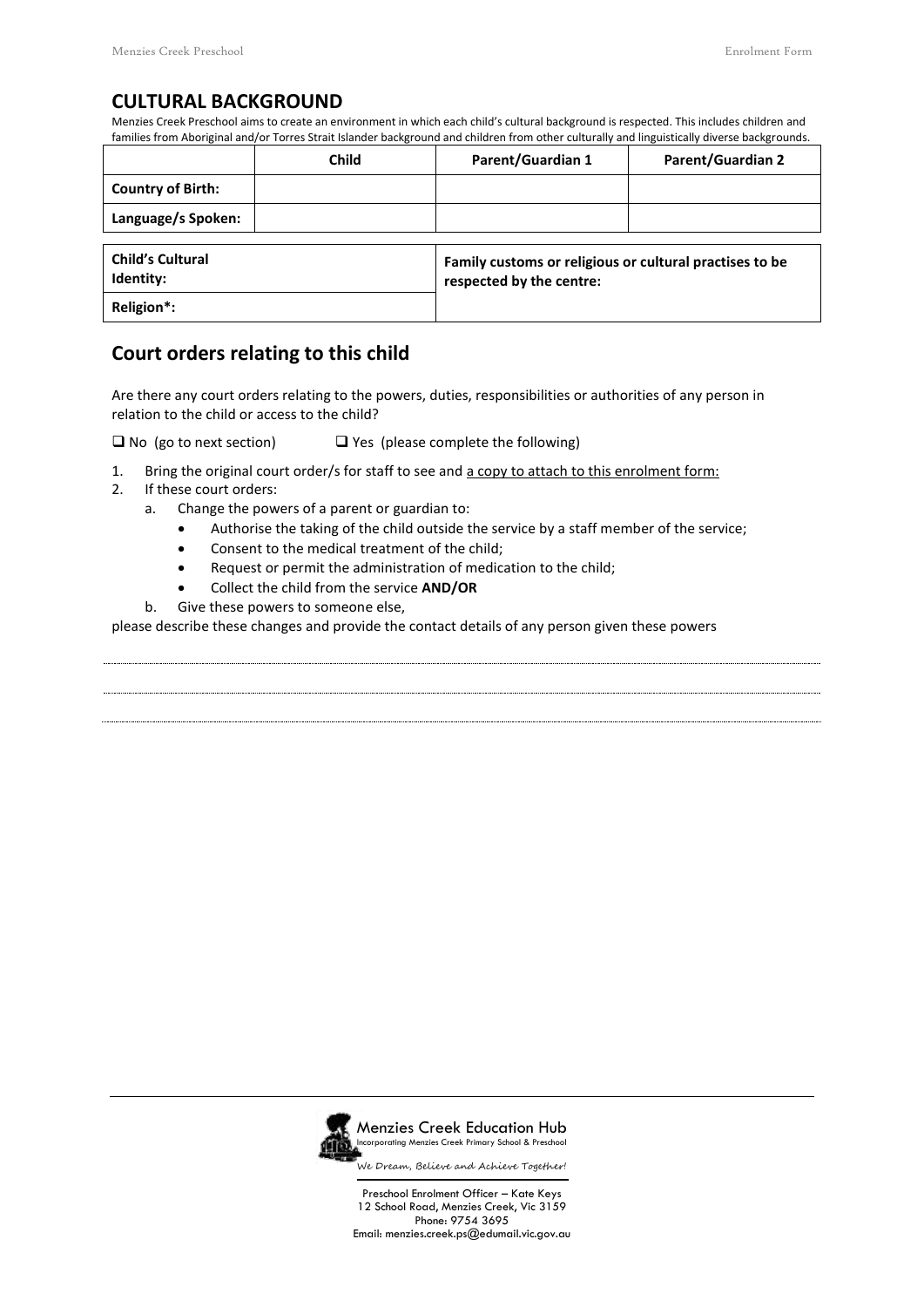# **Other person to be notified**

There may be times where you consent for other people to collect your child from preschool or when the child has an accident, injury, trauma or illness and the parents or guardians cannot be contacted.

- To deal with these situations we require the name, address and contact details of any persons who you authorise to:
- 1. be an authorised nominee (a person who has been given permission by the family to collect the child from the preschool); and/or
- 2. be notified of an emergency involving the child if parents cannot be immediately contacted; and/or
- 3. consent to medical treatment of, or to authorise administration of medication to, the child; and/or

4. authorise an educator to take the child outside the education and care service premises.

This list may be added to or changed throughout the year. In the event that the child is not collected from the children's service and the parents or guardians cannot be contacted this list will also be used to arrange someone to collect the child.

#### **Please Note: It is a requirement of the Department of Education and Training that the details of at least 2 other persons (apart from parents/guardians) be provided in order for the child's enrolment to be finalised.**

| Person 1                                                                        |             |                                                                                                                                                                        | Person <sub>2</sub>                                                             |    |             |                                                                                                                                                                               |
|---------------------------------------------------------------------------------|-------------|------------------------------------------------------------------------------------------------------------------------------------------------------------------------|---------------------------------------------------------------------------------|----|-------------|-------------------------------------------------------------------------------------------------------------------------------------------------------------------------------|
| <b>Full Name:</b>                                                               |             |                                                                                                                                                                        | <b>Full Name:</b>                                                               |    |             |                                                                                                                                                                               |
| <b>Address:</b>                                                                 |             |                                                                                                                                                                        | <b>Address:</b>                                                                 |    |             |                                                                                                                                                                               |
|                                                                                 |             |                                                                                                                                                                        |                                                                                 |    |             |                                                                                                                                                                               |
| Telephone:                                                                      | H:          |                                                                                                                                                                        | Telephone:                                                                      | H: |             |                                                                                                                                                                               |
|                                                                                 | M:          |                                                                                                                                                                        |                                                                                 | M: |             |                                                                                                                                                                               |
|                                                                                 | W:          |                                                                                                                                                                        |                                                                                 | W: |             |                                                                                                                                                                               |
| <b>Relationship to child:</b>                                                   |             |                                                                                                                                                                        | <b>Relationship to child:</b>                                                   |    |             |                                                                                                                                                                               |
| This person is<br>authorised to<br>(please $\checkmark$ any/all<br>that apply): | ❏<br>◻<br>◻ | Act as an authorised nominee<br>Be notified in an emergency<br>Consent to medical treatment<br>Authorise educators to take the child<br>outside the preschool premises | This person is<br>authorised to<br>(please $\checkmark$ any/all<br>that apply): |    | ❏<br>◻<br>◻ | $\Box$ Act as an authorised nominee<br>Be notified in an emergency<br>Consent to medical treatment<br>Authorise educators to take the child<br>outside the preschool premises |
| Person 3                                                                        |             |                                                                                                                                                                        | Person 4                                                                        |    |             |                                                                                                                                                                               |
| <b>Full Name:</b>                                                               |             |                                                                                                                                                                        | <b>Full Name:</b>                                                               |    |             |                                                                                                                                                                               |
| <b>Address:</b>                                                                 |             |                                                                                                                                                                        | <b>Address:</b>                                                                 |    |             |                                                                                                                                                                               |
| Telephone:                                                                      | H:          |                                                                                                                                                                        | Telephone:                                                                      | H: |             |                                                                                                                                                                               |
|                                                                                 | M:          |                                                                                                                                                                        |                                                                                 | M: |             |                                                                                                                                                                               |
|                                                                                 | W:          |                                                                                                                                                                        |                                                                                 | W: |             |                                                                                                                                                                               |
| <b>Relationship to child:</b>                                                   |             |                                                                                                                                                                        |                                                                                 |    |             |                                                                                                                                                                               |
|                                                                                 |             |                                                                                                                                                                        | <b>Relationship to child:</b>                                                   |    |             |                                                                                                                                                                               |

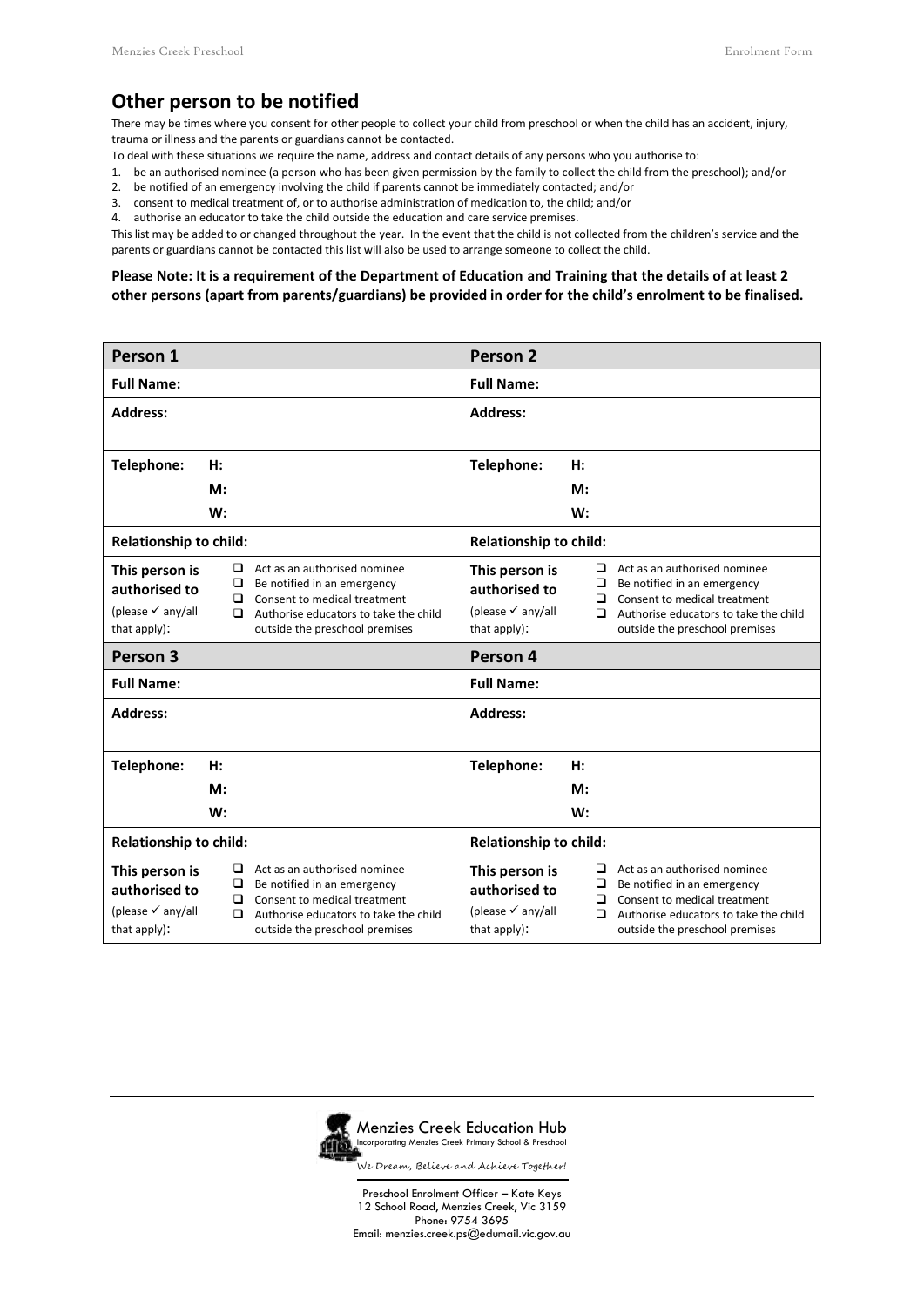# **Child's health & medical information**

| <b>Name of Doctor or</b><br><b>Medical Centre:</b>                                                                                                                                                                                                                                                                                                                                                                                                                                        |                                                                                                                            | Telephone:                 |                            |  |
|-------------------------------------------------------------------------------------------------------------------------------------------------------------------------------------------------------------------------------------------------------------------------------------------------------------------------------------------------------------------------------------------------------------------------------------------------------------------------------------------|----------------------------------------------------------------------------------------------------------------------------|----------------------------|----------------------------|--|
| <b>Address:</b>                                                                                                                                                                                                                                                                                                                                                                                                                                                                           |                                                                                                                            |                            |                            |  |
| <b>Ambulance Subscriber?:</b><br>$\square$ No                                                                                                                                                                                                                                                                                                                                                                                                                                             |                                                                                                                            |                            |                            |  |
| <b>Medicare Number:</b>                                                                                                                                                                                                                                                                                                                                                                                                                                                                   |                                                                                                                            |                            |                            |  |
| <b>Maternal &amp; Child Health Centre:</b>                                                                                                                                                                                                                                                                                                                                                                                                                                                |                                                                                                                            |                            |                            |  |
| Does the child have a Child Health Record (if<br>Yes, please provide a copy with your<br>application)                                                                                                                                                                                                                                                                                                                                                                                     | $\square$ No<br>$\Box$ Yes                                                                                                 |                            |                            |  |
|                                                                                                                                                                                                                                                                                                                                                                                                                                                                                           | Are the child's immunisations up to date (in<br>line with the National Immunisation Program<br>Schedule)?                  |                            | $\Box$ Yes<br>$\square$ No |  |
| In accordance with the Victorian Government's No Jab, No Play<br>immunisation legislation which took effect on 1 January 2016, all children<br>enrolling in an early childhood service must meet State vaccination<br>requirements. Proof is required that the child is:                                                                                                                                                                                                                  |                                                                                                                            |                            |                            |  |
| fully immunised; OR<br>$\bullet$                                                                                                                                                                                                                                                                                                                                                                                                                                                          |                                                                                                                            |                            |                            |  |
|                                                                                                                                                                                                                                                                                                                                                                                                                                                                                           | on a vaccine catch-up schedule; OR                                                                                         |                            |                            |  |
| $\bullet$                                                                                                                                                                                                                                                                                                                                                                                                                                                                                 | has a valid medical exemption. Please indicate and provide<br>supporting documentation of the child's immunisation status: |                            |                            |  |
| is up to date with vaccinations for their age - the child's most recent Immunisation<br>$\Box$<br><b>History Statement - OR</b>                                                                                                                                                                                                                                                                                                                                                           |                                                                                                                            |                            |                            |  |
| is on a vaccine catch-up schedule - documentation/evidence of an approved vaccination<br>ப<br>catch up program/schedule - OR                                                                                                                                                                                                                                                                                                                                                              |                                                                                                                            |                            |                            |  |
| has a medical condition preventing them from being fully vaccinated - Immunisation<br>◻<br>medical exemption form.                                                                                                                                                                                                                                                                                                                                                                        |                                                                                                                            |                            |                            |  |
| Menzies Creek Preschool will need to be provided with the relevant documentation prior to finalising<br>enrolment. Vulnerable and disadvantaged children will be eligible to enrol in a service under a grace<br>period. Under the No Jab, No Play legislation, conscientious objection and vaccination objection on<br>non-medical grounds will no longer be a valid exemption for immunisation requirements. Homeopathic<br>immunisation is also not a recognised form of immunisation. |                                                                                                                            |                            |                            |  |
| Please refer to the No Jab, No Play policy for further details.                                                                                                                                                                                                                                                                                                                                                                                                                           |                                                                                                                            |                            |                            |  |
| Does the child have any dietary restrictions (including<br>sensitivities)?                                                                                                                                                                                                                                                                                                                                                                                                                |                                                                                                                            | $\square$ No<br>$\Box$ Yes |                            |  |
| If Yes, please provide details of the restrictions that apply:                                                                                                                                                                                                                                                                                                                                                                                                                            |                                                                                                                            |                            |                            |  |
|                                                                                                                                                                                                                                                                                                                                                                                                                                                                                           |                                                                                                                            |                            |                            |  |

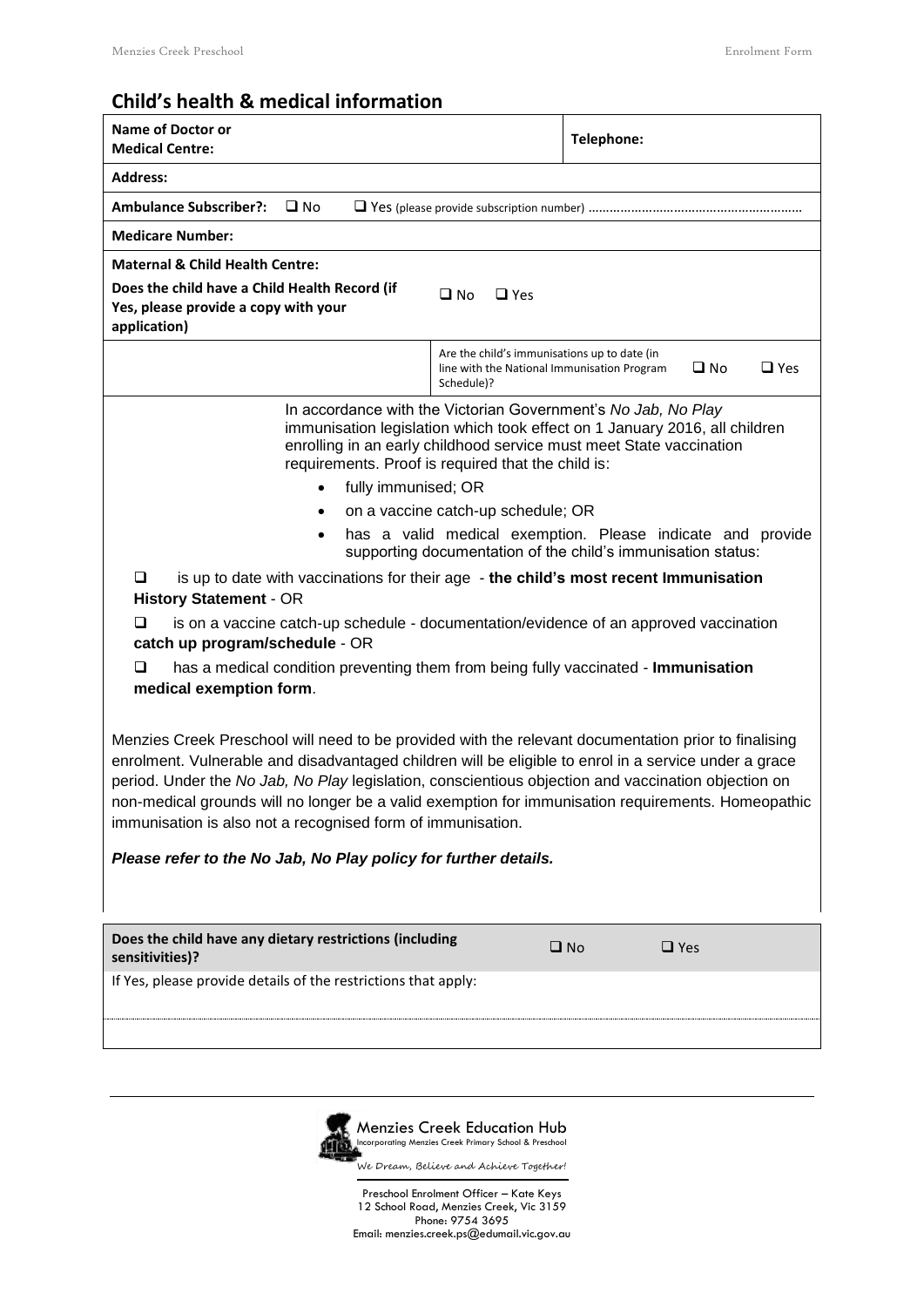| *Does the child have a developmental delay or disability<br>including intellectual, sensory or physical impairment?:                                                                                                                                                        | $\square$ No | $\square$ Yes |
|-----------------------------------------------------------------------------------------------------------------------------------------------------------------------------------------------------------------------------------------------------------------------------|--------------|---------------|
| If Yes, please provide details (attach a separate sheet if necessary):                                                                                                                                                                                                      |              |               |
|                                                                                                                                                                                                                                                                             |              |               |
| Does the child have any special needs?:                                                                                                                                                                                                                                     | $\square$ No | $\Box$ Yes    |
| If Yes, please provide details of any special needs and any management procedure to be followed with respect<br>to the special need (attach a separate sheet if necessary):                                                                                                 |              |               |
|                                                                                                                                                                                                                                                                             |              |               |
|                                                                                                                                                                                                                                                                             |              |               |
| <b>Anaphylaxis</b>                                                                                                                                                                                                                                                          |              |               |
| Does the child have any allergies :                                                                                                                                                                                                                                         | $\Box$ No    | $\Box$ Yes    |
| If Yes, provide details of allergies and management procedure to be followed with respect to the allergy<br>(attach a separate sheet if necessary):                                                                                                                         |              |               |
|                                                                                                                                                                                                                                                                             |              |               |
| Has the child been diagnosed at risk of anaphylaxis?:                                                                                                                                                                                                                       | $\square$ No | $\Box$ Yes    |
| Does the child have an auto injection device (e.g. EpiPen®)?:                                                                                                                                                                                                               | $\square$ No | $\Box$ Yes    |
| Has the anaphylaxis medical management plan been provided to<br>the service?: One must be provided before the child can attend preschool                                                                                                                                    | $\square$ No | $\square$ Yes |
| Has a risk management plan been completed by the service in<br>consultation with you?:                                                                                                                                                                                      | $\square$ No | $\Box$ Yes    |
| In the case of anaphylaxis you will be provided with a management plan for your child to be filled in and signed<br>by the medical practitioner who is treating your child.<br>More information is available at www.allergy.org.au or www.education.vic.gov.au/anaphylaxis. |              |               |
| Asthma                                                                                                                                                                                                                                                                      |              |               |
| Does the child suffer from Asthma?:                                                                                                                                                                                                                                         | $\square$ No | $\Box$ Yes    |
| Has the Asthma Action Plan been provided to the service?:                                                                                                                                                                                                                   | $\square$ No | $\Box$ Yes    |
| In the case of Asthma you will be provided with a management plan for your child to be filled in and signed by<br>the medical practitioner who is treating your child. More information is available at www.asthma.org.au.                                                  |              |               |
| Does the child have any other medical conditions?                                                                                                                                                                                                                           | $\square$ No | $\Box$ Yes    |
| If Yes, please provide details of any medical condition and any management procedure to be followed with<br>respect to the medical condition:                                                                                                                               |              |               |
|                                                                                                                                                                                                                                                                             |              |               |
|                                                                                                                                                                                                                                                                             |              |               |
|                                                                                                                                                                                                                                                                             |              |               |

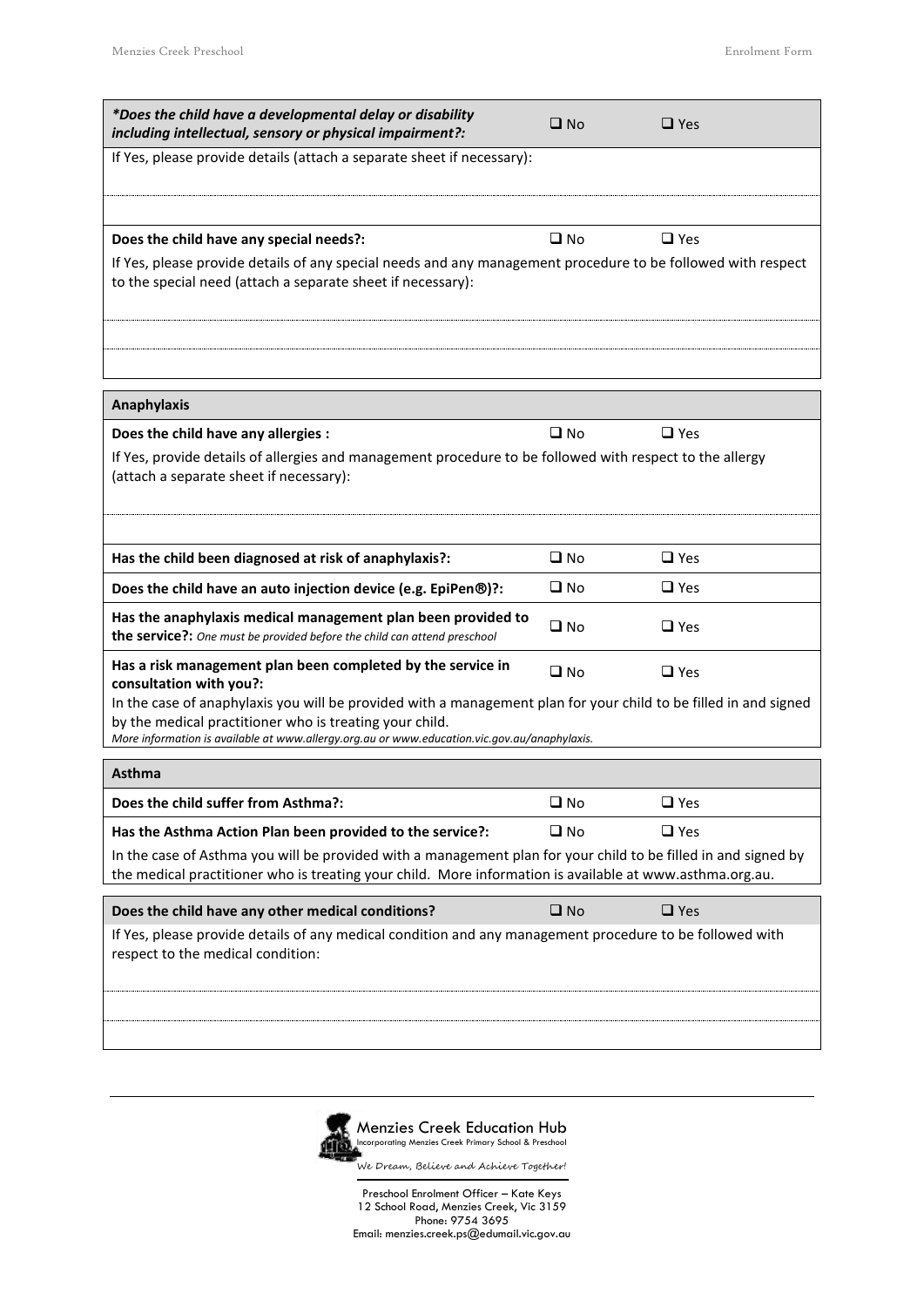| Does the child require any special considerations for cultural,<br>religious or dietary requirements or restrictions? | $\Box$ No | $\Box$ Yes |
|-----------------------------------------------------------------------------------------------------------------------|-----------|------------|
| If Yes, please provide details of the requirement or restrictions that apply:                                         |           |            |
|                                                                                                                       |           |            |
|                                                                                                                       |           |            |
|                                                                                                                       |           |            |
|                                                                                                                       |           |            |
|                                                                                                                       |           |            |

### **Other Information**

Is there anything else that the children's service should know about the child? (e.g. excessive fears, favourite activities, attending other early childhood service or early invention service, etc)?

# **Consent to Emergency medical treatment**

I, ……………………………………………….….…..……*(print full name)*, a parent or person named in this child's enrolment record as authorised to consent to the medical treatment of the child, declare that the information provided on this form is true and correct and undertake to immediately inform Menzies Creek Preschool in the event of any change to this information.

I agree to collect or make arrangements for the collection of the child if he/she becomes unwell whilst at the preschool and authorise for the approved provider, nominated supervisor or educator to seek:

- 1. medical treatment for the child from a registered medical practitioner, hospital or ambulance service; and
- 2. transportation of the child by an ambulance service.

**Signature: Date:**



Menzies Creek Education Hub Incorporating Menzies Creek Primary School & Preschool

We Dream, Believe and Achieve Together!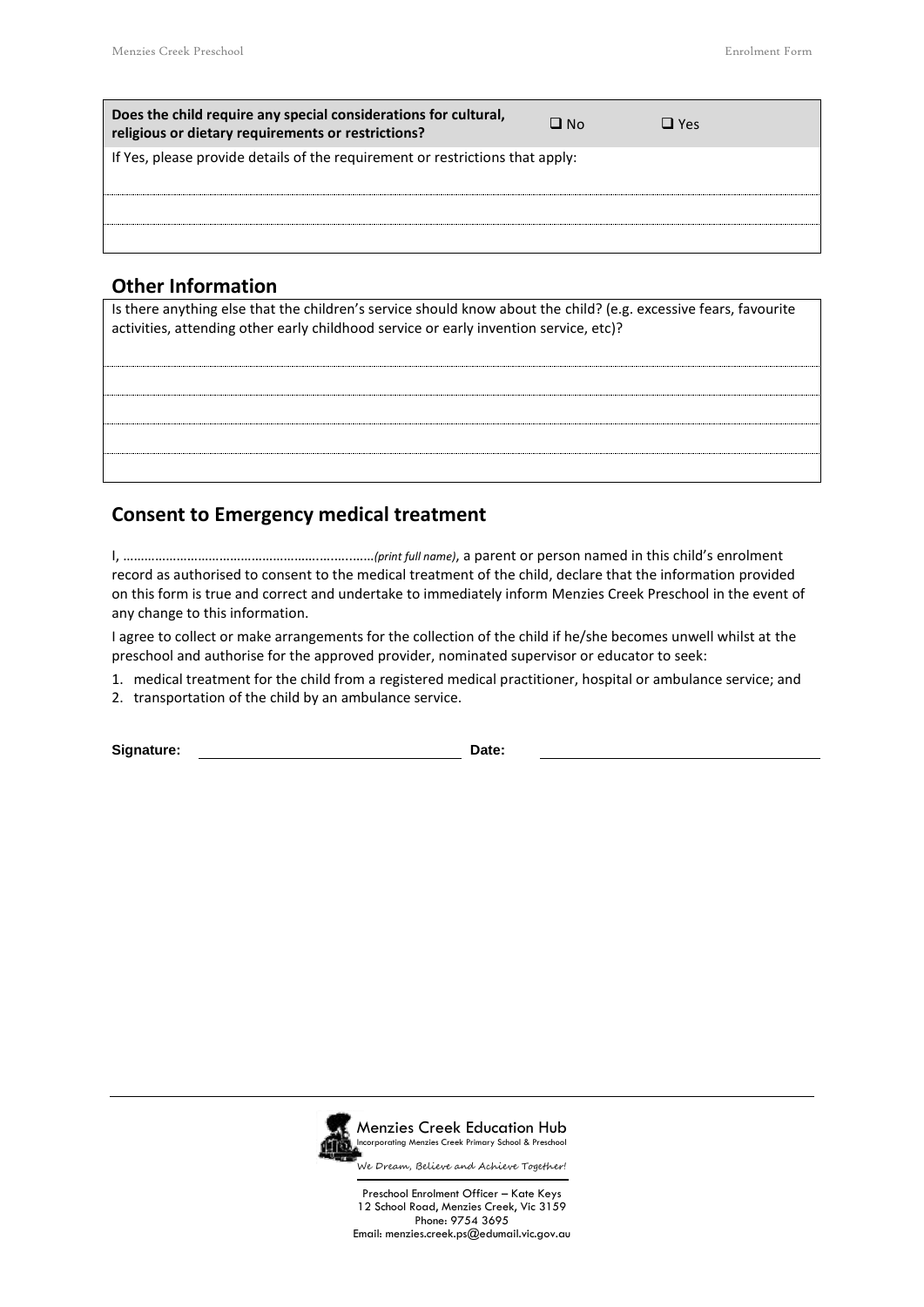# **Other Declarations and consents**

Menzies Creek Preschool may be required to seek the consent and acceptance of updated or additional policies from time to time. All policies and procedures pertaining to Preschool will be displayed at the centre and families will be given free and easy access to these documents. Copies will happily be provided upon request.

I, ………………………………….…..……(*print full name*), a person with lawful authority of ………..…..……..……………………. (*print child's full name)*, agree to the following terms and policies of Menzies Creek Preschool:

### **Sunsmart Policy**

| Declare that from September to the end of April and whenever UV levels reach 3 and above, | AGREEMENT:                                                                                                                                                                                                                                                                                                                   |            |
|-------------------------------------------------------------------------------------------|------------------------------------------------------------------------------------------------------------------------------------------------------------------------------------------------------------------------------------------------------------------------------------------------------------------------------|------------|
|                                                                                           | agree to:                                                                                                                                                                                                                                                                                                                    |            |
|                                                                                           | Provide a suitable hat for my child;                                                                                                                                                                                                                                                                                         | $\Box$ Yes |
|                                                                                           | Provide my child with suitable outdoor clothing that is cool and covers as much skin as<br>possible (i.e. that cover the shoulders and chest, upper arms and legs);                                                                                                                                                          | Initials:  |
|                                                                                           | Apply sunscreen to my child at least 20 minutes before the start of each session;                                                                                                                                                                                                                                            |            |
|                                                                                           | Give permission for staff to re-apply SPF 30+, broad-spectrum, water-resistant sunscreen<br>to all exposed parts of my child's body;                                                                                                                                                                                         |            |
|                                                                                           | Understand that if I choose to supply my own sunscreen it is to be labelled with my<br>child/children's name, is to be a SPF 30+, broad-spectrum, water-resistant sunscreen and<br>is to be kept at the preschool. It is my responsibility to ensure there is always an<br>adequate supply of this sunscreen at the service; |            |
|                                                                                           | Display SunSmart behaviours myself when at the service.                                                                                                                                                                                                                                                                      |            |

### **Infectious Disease, Condition or Sickness Policy**

| Infectious disease, condition or sickness refers to, but is not limited to: head lice, influenza,<br>whooping cough, impetigo, conjunctivitis, diarrhoea, etc. More information on minimum | AGREEMENT: |
|--------------------------------------------------------------------------------------------------------------------------------------------------------------------------------------------|------------|
| period of exclusion for Infectious Diseases Cases and Contacts is available from the centre.                                                                                               | $\Box$ Yes |
| Staff are responsible for:                                                                                                                                                                 | Initials:  |
| Contacting the Department of Health and Human Services, Communicable Disease<br>Prevention and Control Unit, in certain circumstances;                                                     |            |
| Ensuring the exclusion requirements for infectious diseases are adhered to;                                                                                                                |            |
| Notifying the committee and families of any outbreak of an infectious disease within the                                                                                                   |            |
| centre. Information is to be displayed in a prominent position.                                                                                                                            |            |
| The parents/guardians are responsible for:                                                                                                                                                 |            |
| Notifying the centre if their child has an infectious disease;                                                                                                                             |            |
| Keeping ill children from the centre until clear to stop the spread of infection;                                                                                                          |            |
| Keeping at-risk children from the centre when notified of an outbreak or instance;<br>$\bullet$                                                                                            |            |
| Providing accurate and current information regarding the immunisation status of their<br>$\bullet$                                                                                         |            |
| child/children when they enrol and any subsequent changes to this whilst they are                                                                                                          |            |
| attending the centre.                                                                                                                                                                      |            |

Menzies Creek Education Hub ncorporating Menzies Creek Primary School & Preschool We Dream, Believe and Achieve Together!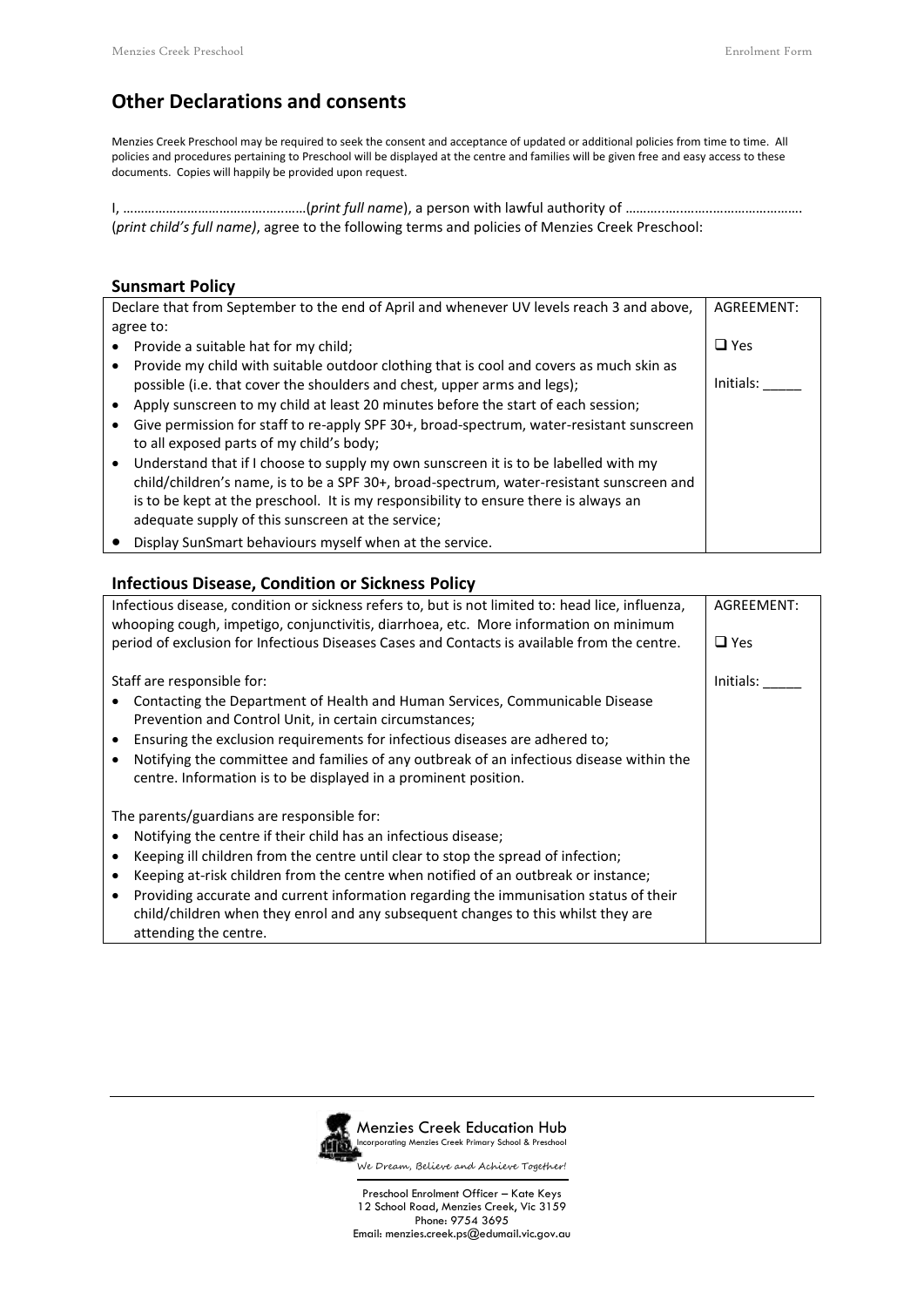| <b>Fees and Charges</b> |  |  |  |
|-------------------------|--|--|--|
|-------------------------|--|--|--|

|                                                                                                      | • Agree to pay a non-refundable deposit of \$50 to secure a place for my child (discounted<br>from Term 1 fees); | AGREEMENT: |  |  |
|------------------------------------------------------------------------------------------------------|------------------------------------------------------------------------------------------------------------------|------------|--|--|
|                                                                                                      | Acknowledge that the four-year-old kindergarten program is partly funded by the state                            |            |  |  |
|                                                                                                      | $\Box$ Yes<br>government, with the balance of funds coming from fees paid by parents/guardians.                  |            |  |  |
|                                                                                                      |                                                                                                                  | Initials:  |  |  |
| $\bullet$                                                                                            | Acknowledge that the three-year-old kindergarten is not funded by the state                                      |            |  |  |
|                                                                                                      | government and that the program cannot operate without receiving fees (the only                                  |            |  |  |
|                                                                                                      | exception is where a child is eligible for the Early Start Kindergarten fee subsidy - see                        |            |  |  |
|                                                                                                      | below).                                                                                                          |            |  |  |
| $\bullet$                                                                                            | Understand that I may be entitled to obtain the Kindergarten Fee Subsidy if I meet one of                        |            |  |  |
|                                                                                                      | the criteria below. If my eligibility lapses, then I understand that full payment of fees is                     |            |  |  |
|                                                                                                      | required from the beginning of the following term.                                                               |            |  |  |
| $\bullet$                                                                                            | Agree to pay fees by the due date on the invoice.                                                                |            |  |  |
| ٠                                                                                                    | Understand that term fees are non-refundable.                                                                    |            |  |  |
| Acknowledge that if fees are not paid by the due date, the Menzies Creek Primary School<br>$\bullet$ |                                                                                                                  |            |  |  |
|                                                                                                      |                                                                                                                  |            |  |  |
|                                                                                                      | Council will implement the late payment of fees procedures, as outlined in the Fees                              |            |  |  |
|                                                                                                      | Policy, which could result in the withdrawal of my child's place at the service.                                 |            |  |  |
|                                                                                                      | Agree that if my financial circumstances change and I am unable to pay as agreed, I will                         |            |  |  |
|                                                                                                      | immediately notify the Menzies Creek Primary School Business Manager to discuss                                  |            |  |  |
|                                                                                                      | alternative payment options.                                                                                     |            |  |  |
| ٠                                                                                                    | Acknowledge that I have received and read the service's Fee information for families,                            |            |  |  |
|                                                                                                      | which outlines the procedure for payment of fees.                                                                |            |  |  |
| $\bullet$                                                                                            | Understand that DET provides a fee subsidy for eligible families. Please indicate if you are                     |            |  |  |
|                                                                                                      | eligible for one of the following concessions, or meet one of the following criteria:                            |            |  |  |
|                                                                                                      | FOUR YEAR OLD SUBSIDIES                                                                                          |            |  |  |
|                                                                                                      |                                                                                                                  |            |  |  |
|                                                                                                      | Health Care Card<br>Pensioner Concession Card                                                                    |            |  |  |
|                                                                                                      | <b>Triplets or Quadruplets</b><br>Aboriginal/Torres Strait Islander                                              |            |  |  |
|                                                                                                      | DVA Gold Card<br><b>Bridging Visas A-F</b>                                                                       |            |  |  |
|                                                                                                      | Temporary Protection/Humanitarian Visas 447, 451, 785 or 786                                                     |            |  |  |
|                                                                                                      | Resolution of Status Visa (RoS) Visa Class CD, Subclass 851                                                      |            |  |  |
|                                                                                                      |                                                                                                                  |            |  |  |
| Refugee and Special Humanitarian Visas 200-217                                                       |                                                                                                                  |            |  |  |
|                                                                                                      | THREE YEAR OLD SUBSIDIES                                                                                         |            |  |  |
|                                                                                                      | Early Start Kindergarten - Three-year-old Aboriginal and Torres Strait Islander                                  |            |  |  |
|                                                                                                      | children and children known to Child Protection are eligible to attend a funded early                            |            |  |  |
|                                                                                                      | childhood program that is planned and delivered by a qualified early childhood                                   |            |  |  |
|                                                                                                      | teacher free of charge. The service receives funding for children who meet the                                   |            |  |  |
|                                                                                                      | eligibility criteria. Contact the service for further information.                                               |            |  |  |
|                                                                                                      |                                                                                                                  |            |  |  |
|                                                                                                      |                                                                                                                  |            |  |  |
|                                                                                                      | Supporting documentation will need to be sighted on commencement at Menzies Creek                                |            |  |  |
|                                                                                                      | Preschool by the Menzies Creek Primary School Business Manager.                                                  |            |  |  |
|                                                                                                      | Note: the eligibility of concessions may vary from time-to-time. Up-to-date information                          |            |  |  |
|                                                                                                      | can be found at                                                                                                  |            |  |  |
|                                                                                                      | www.education.vic.gov.au/ecsmanagement/careankinder/funding/subsidy.htm                                          |            |  |  |
|                                                                                                      |                                                                                                                  |            |  |  |

**Signature: Date:**



We Dream, Believe and Achieve Together!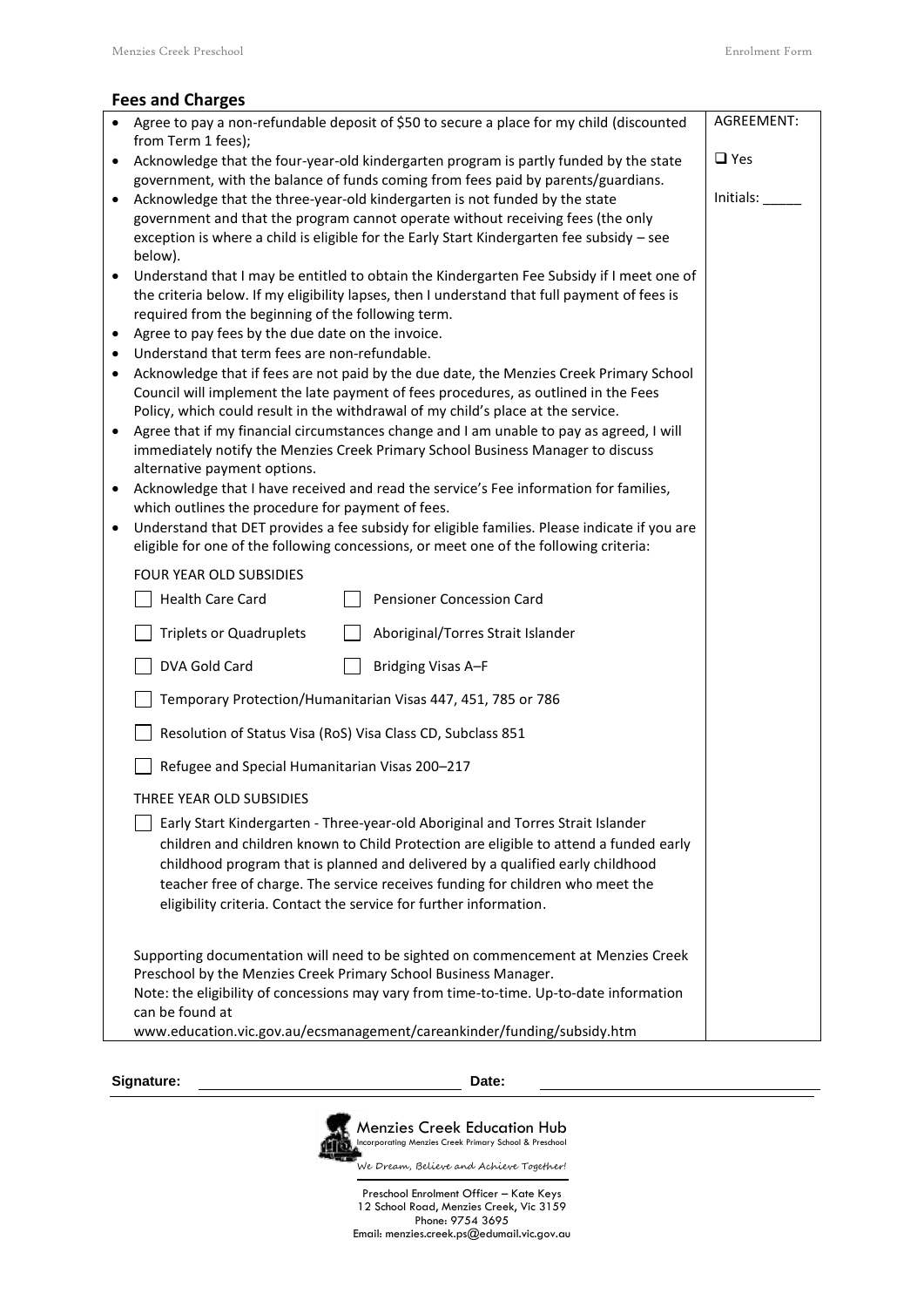### **Privacy Statement**

We believe your privacy is important.

Menzies Creek Preschool has developed a *Privacy and Confidentiality Policy* that illustrates how we collect, use, disclose, manage and transfer personal information, including health information. This policy is on display at our service and a copy is available on request.

To ensure ongoing funding and licensing, our service is required to comply with the requirements of privacy legislation in relation to the collection and use of personal information. If we need to collect health information, our procedures are subject to the *Health Records Act 2001*.

#### **Purpose for which information is collected**

The reasons for which we generally collect personal information are given in the table below.

| <b>Personal information and health information</b>                 | Primary purpose for which information will be                                                                                                                                  |  |
|--------------------------------------------------------------------|--------------------------------------------------------------------------------------------------------------------------------------------------------------------------------|--|
| collected in relation to:                                          | used:                                                                                                                                                                          |  |
| Children and parents/guardians                                     | To enable us to provide for the education and<br>$\bullet$<br>care of the child attending the service (including<br>curriculum planning/documentation and child<br>portfolios) |  |
|                                                                    | To manage and administer the service as<br>required                                                                                                                            |  |
|                                                                    | To promote the service (where specific consent<br>has been granted)                                                                                                            |  |
| The Approved Provider, members of Menzies Creek                    | • For the management of the service                                                                                                                                            |  |
| School Council and the Preschool Sub-Committee                     | • To comply with relevant legislation requirements                                                                                                                             |  |
| Job applicants, employees, contractors, volunteers<br>and students | To assess and (if necessary) to engage<br>$\bullet$<br>employees, contractors, volunteers or students                                                                          |  |
|                                                                    | To administer the individual's employment,<br>contracts or placement of students and<br>volunteers                                                                             |  |

#### **Laws that require us to collect specific information**

The *Education and Care Services National Law Act 2010* and the *Education and Care Services National Regulations 2011*, Associations Incorporation Act 1981 and employment-related laws and agreements require us to collect specific information about individuals from time-to-time. Failure to provide the required information could affect:

- a child's enrolment at the service
- a person's employment with the service
- the ability to function as an incorporated association.

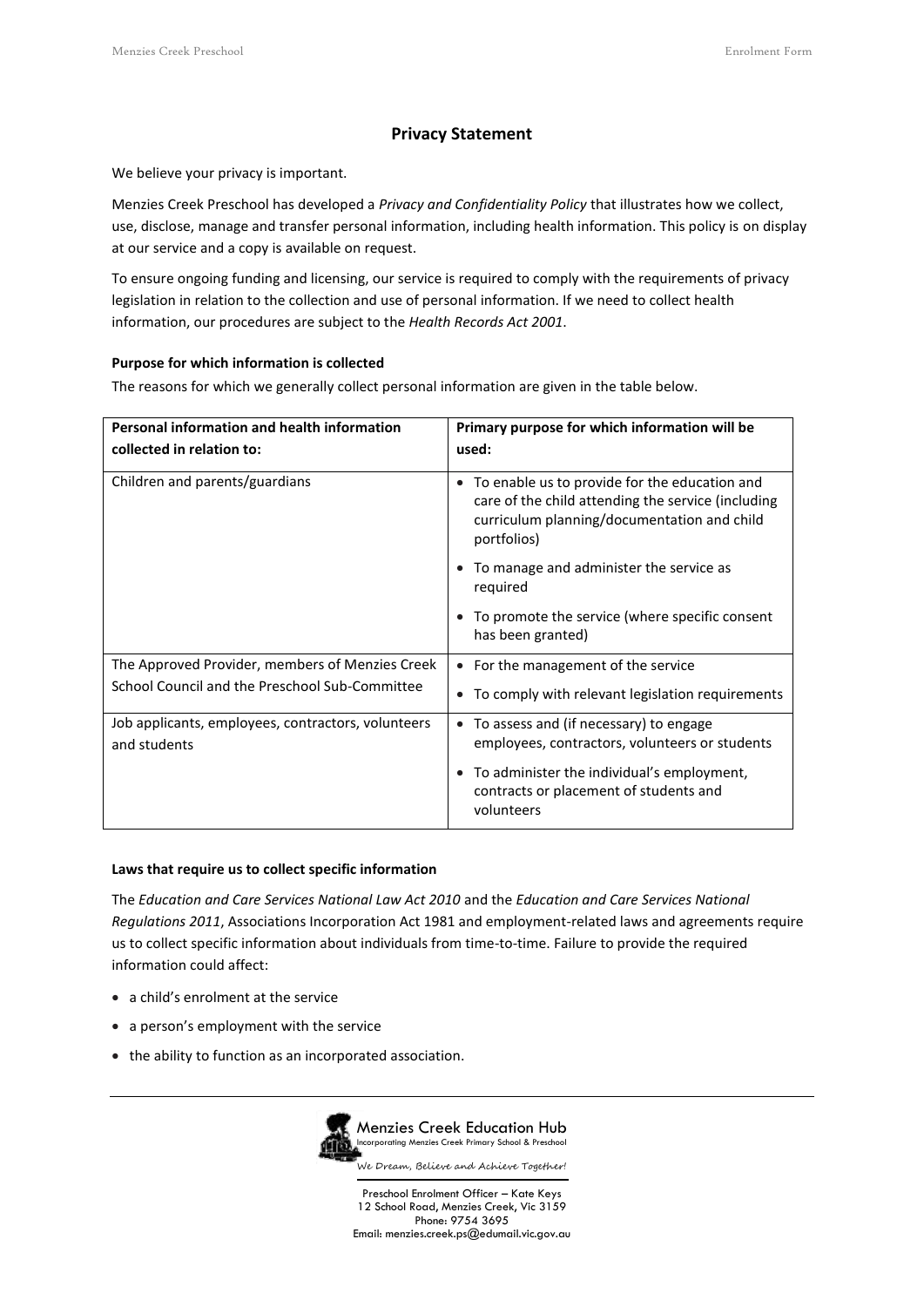#### **Access to information**

Individuals about whom we hold personal or health information are able to gain access to this information in accordance with applicable legislation. The procedure for doing this is set out in our *Privacy and Confidentiality Policy*, which is available on request.

For information on the *Privacy and Confidentiality Policy*, please refer to the copy available at the service or contact the Approved Provider/Nominated Superviso

#### **Photo permission**

I agree that Menzies Creek Preschool (which includes Menzies Creek Primary School) may use or display photographs of my child in the following circumstances (tick all that apply):

 $\Box$ Display/include photo's of the child in curriculum planning and reflection documentation, within the Preschool and in children's learning portfolios.

 $\Box$ Include photo's of the child in the Menzies Creek Preschool and Menzies Creek Primary School newsletter (which includes display of the newsletter on the Preschool and School website).



Use photo's of my child in promotional materials (this will NOT include any social media).

### **Supporting Documents Checklist**

- □ Completed Enrolment Form
- □ Birth certificate
- $\Box$  Proof of residential address (recent utility bill)
- □ Child Health Record (where available)
- □ Immunisation History Statement OR evidence of approved catch-up program/schedule OR Immunisation Medical Exemption Form\*\*
- □ Asthma/Anaphylaxis Action Plan
- $\Box$  Proof of eligibility for fee subsidy



Menzies Creek Education Hub ncorporating Menzies Creek Primary School & Preschoo

We Dream, Believe and Achieve Together!